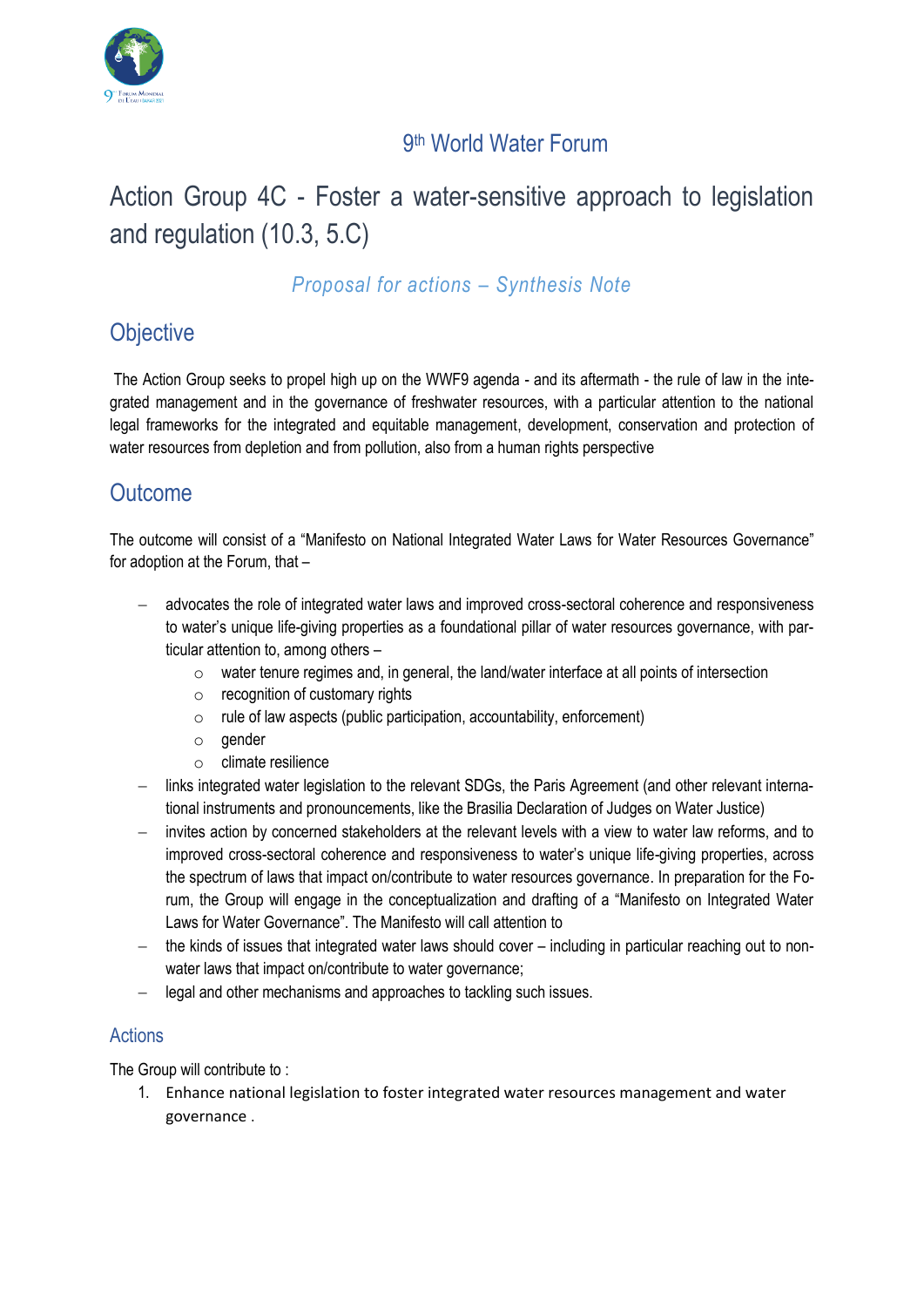

ACTION 1: Enhance national legislation to foster integrated water resources management and water governance

| Overall Objective: to propel the role of national water laws for integrated water resources management and governance high up on the agenda of national Parliaments and Governments                                                                                                                               |                                             |                                                                                                                                                                                                                                                                                                                            |                                                                                                                                                                 |                                                                                                                                                                                                               |                                                                                                                                                                                                                                                                                                                                                                                                                                                                                                                                                                                                                                       |                                                                                                                                                                                                                                                                                                                                                                                                                                                                                                                                                                                                                                                                                                                                                                                                                 |                                                                                                                                                                                                                     |                                                                                                                                  |                                                                                                                                                                                                                                                                                                                                                                     |
|-------------------------------------------------------------------------------------------------------------------------------------------------------------------------------------------------------------------------------------------------------------------------------------------------------------------|---------------------------------------------|----------------------------------------------------------------------------------------------------------------------------------------------------------------------------------------------------------------------------------------------------------------------------------------------------------------------------|-----------------------------------------------------------------------------------------------------------------------------------------------------------------|---------------------------------------------------------------------------------------------------------------------------------------------------------------------------------------------------------------|---------------------------------------------------------------------------------------------------------------------------------------------------------------------------------------------------------------------------------------------------------------------------------------------------------------------------------------------------------------------------------------------------------------------------------------------------------------------------------------------------------------------------------------------------------------------------------------------------------------------------------------|-----------------------------------------------------------------------------------------------------------------------------------------------------------------------------------------------------------------------------------------------------------------------------------------------------------------------------------------------------------------------------------------------------------------------------------------------------------------------------------------------------------------------------------------------------------------------------------------------------------------------------------------------------------------------------------------------------------------------------------------------------------------------------------------------------------------|---------------------------------------------------------------------------------------------------------------------------------------------------------------------------------------------------------------------|----------------------------------------------------------------------------------------------------------------------------------|---------------------------------------------------------------------------------------------------------------------------------------------------------------------------------------------------------------------------------------------------------------------------------------------------------------------------------------------------------------------|
| Overall purpose and expected results: to call attention of policy- and law-makers and of governments to the importance of integrated water laws for the integrated management and the good governance of water resources - Wat<br>law-makers and by governments with active participation of diverse stakeholders |                                             |                                                                                                                                                                                                                                                                                                                            |                                                                                                                                                                 |                                                                                                                                                                                                               |                                                                                                                                                                                                                                                                                                                                                                                                                                                                                                                                                                                                                                       |                                                                                                                                                                                                                                                                                                                                                                                                                                                                                                                                                                                                                                                                                                                                                                                                                 |                                                                                                                                                                                                                     |                                                                                                                                  |                                                                                                                                                                                                                                                                                                                                                                     |
| Overall SDGs Alignment: full alignment with SDG 6, 5c and 10.3                                                                                                                                                                                                                                                    |                                             |                                                                                                                                                                                                                                                                                                                            |                                                                                                                                                                 |                                                                                                                                                                                                               |                                                                                                                                                                                                                                                                                                                                                                                                                                                                                                                                                                                                                                       |                                                                                                                                                                                                                                                                                                                                                                                                                                                                                                                                                                                                                                                                                                                                                                                                                 |                                                                                                                                                                                                                     |                                                                                                                                  |                                                                                                                                                                                                                                                                                                                                                                     |
| Coherence with other Priorities: several Actions across all Priorities                                                                                                                                                                                                                                            |                                             |                                                                                                                                                                                                                                                                                                                            |                                                                                                                                                                 |                                                                                                                                                                                                               |                                                                                                                                                                                                                                                                                                                                                                                                                                                                                                                                                                                                                                       |                                                                                                                                                                                                                                                                                                                                                                                                                                                                                                                                                                                                                                                                                                                                                                                                                 |                                                                                                                                                                                                                     |                                                                                                                                  |                                                                                                                                                                                                                                                                                                                                                                     |
| <b>PROJECTS INCLUDED</b><br>In order of priority and<br>level of impact                                                                                                                                                                                                                                           | <b>OBJECTIVE</b>                            | <b>DESCRIPTION</b><br><b>AND PURPOSE</b>                                                                                                                                                                                                                                                                                   | <b>EXPECTED RESULTS</b>                                                                                                                                         | <b>SDGs ALIGNMENT</b>                                                                                                                                                                                         | <b>IMPLEMENTATION</b>                                                                                                                                                                                                                                                                                                                                                                                                                                                                                                                                                                                                                 | <b>PARTICIPANTS AND STAKE-</b><br><b>HOLDERS REPRESENTATIVE-</b><br><b>NESS</b>                                                                                                                                                                                                                                                                                                                                                                                                                                                                                                                                                                                                                                                                                                                                 | <b>REPLICABILITY IN</b><br><b>OTHER CONTEXTS</b><br>S                                                                                                                                                               | <b>REGIONAL REPRESENTA-</b><br><b>TIVENESS</b>                                                                                   | POTENTIAL OVERLAP-<br><b>PING OR COHERENCE</b><br><b>WITH OTHER AGS</b>                                                                                                                                                                                                                                                                                             |
| Project 1 - TITLE<br>MANIFESTO ON NA-<br>TIONAL INTEGRATED<br>WATER LAWS FOR<br><b>WATER RESOURCES</b><br><b>GOVERNANCE</b>                                                                                                                                                                                       | To generate a   To<br>adoption<br>the Forum | conceptualize<br>"Manifesto" for   and draft a Manifes-  <br>at to that calls atten-<br>tion to issues, ap-<br>proaches and re-<br>quirements of na-<br>tional water laws for<br>integrated<br>water<br>resources<br>man-<br>(IWRM)<br>agement<br>and, more broadly,<br>for the good gov-<br>ernance of water<br>resources | 1. Adoption of the Manifesto<br>at the Forum for uptake by<br>stakeholders and<br>2. Follow-up water law<br>reform and implementation<br>action after the Forum | Fully aligned with<br>SDG 6 as a whole<br>and, in particular,<br>alignment<br>strong<br>with SDG 6.5 (but $\vert$ at the Forum<br>also with 6.3, 6.4,<br>and $6.6$ )<br>Aligned also with<br>SDGs 5c and 10.3 | A core drafting group will<br>conceptualize and draft the<br>Manifesto in good time for<br>consideration and adoption<br>Following adoption at the<br>Forum, the Manifesto will<br>be disseminated through<br>an information and out-<br>reach campaign targeted to<br>policy- and law-makers and<br>government officials, for<br>implementation of the Man-<br>ifesto through a mix of<br>capacity-<br>building/sensitization, distil-<br>lation & dissemination of<br>best practices, and - on<br>request - direct independ-<br>ent assistance to countries<br>undertaking water re-<br>sources policy & legal<br>review and reform | A core group of independent legal<br>specialists will conceptualize and   applicable globally, and   ensured in the conceptualization   other AGs<br>draft the Manifesto, with the help of $\vert$ its<br>independent non-legal specialists<br>and in consultation with representa-<br>tives of academia, Parliaments,<br>government specialists, and civil<br>society.<br>After the Forum, implementation of<br>the Manifesto will be effectuated<br>through the direct involvement of<br>academics, policymakers, lawmak-<br>ers, government officials, opinion-<br>makers and civil society representa-<br>tives of targeted countries articulat-<br>ing a desire for capacity-building<br>and sharing of expertise and/or<br>desiring to undertake water re-<br>sources policy & legal review and<br>reform | implementation<br>scheme will be replica-<br>ble (through careful<br>contextual tailoring) in<br>all countries desiring to<br>undertake policy and<br>law reform as regards<br>the governance of<br>water resources | The Manifesto will be   Regional representation will be   No ostensible overlap with<br>and drafting process of the<br>Manifesto | Strong<br>instead<br>synergy<br>with:<br>Priority 1.D E F<br>Priority 2.D<br>Priority 3.A<br>Priority 4.B, D and E<br>Synergy with Priority 4D<br>and with the relevant Ac-<br>tion Group will enable<br>uptake of the governance<br>elements of participation,<br>transparency and account-<br>ability that tend to be lost<br>in mainstream IWRM legis-<br>lation |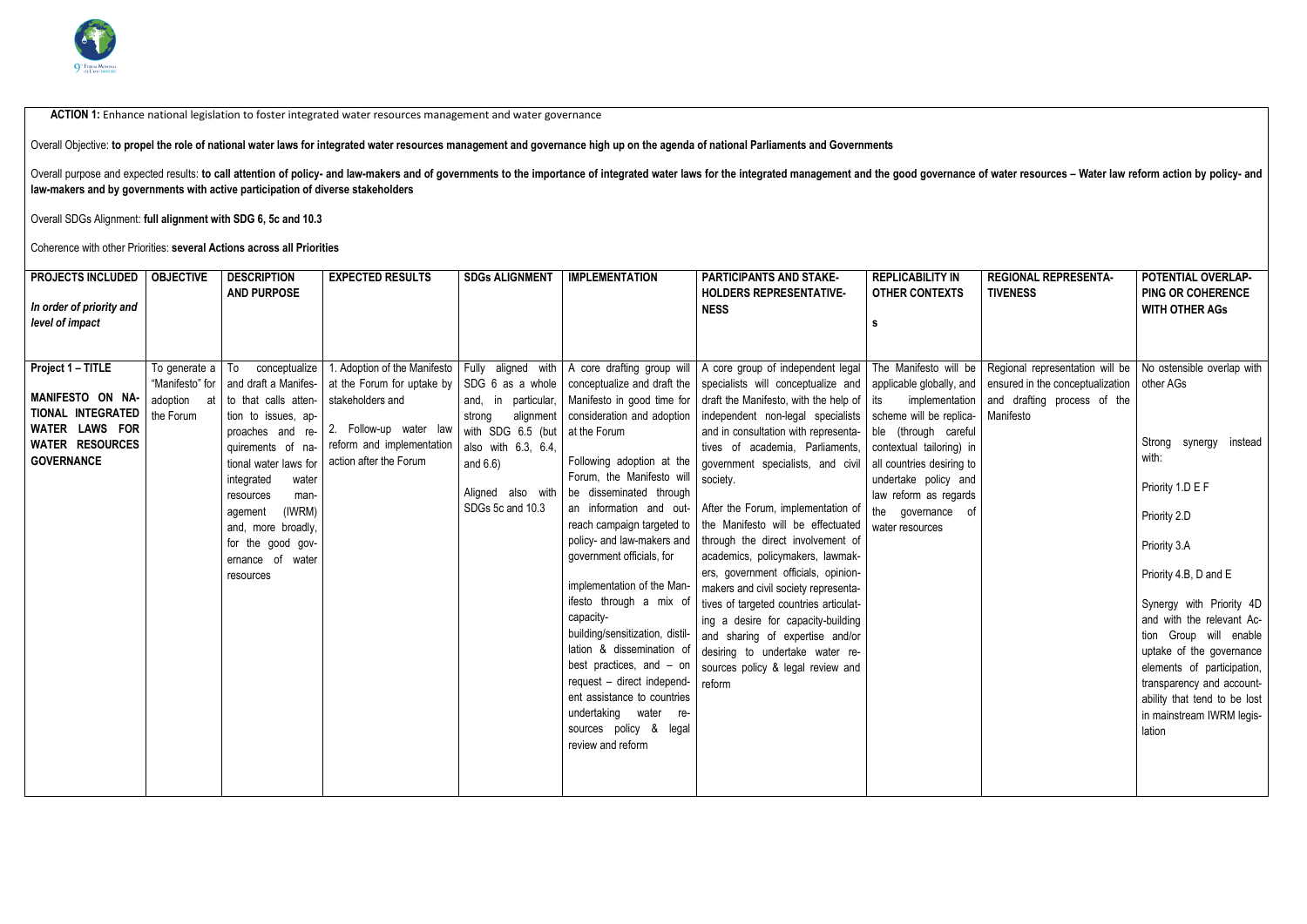

#### Action 1

- 1. Organisation(s) // Organisation(s) : International Association for Water Law (AIDA)
- 2. Main Contact Details // Coordonnées principales :
	- a. Person's Name // Nom de la personne : Stefano Burchi
	- b. Email Address // Adresse e-mail : stefano.burchi@gmail.com
- 3. Describe your action in one sentence (*Example: Dissemination and application of Water-Energy-Food-Ecosystem nexus in transboundary basins)* // Décrivez votre action en une phrase *(Exemple: diffusion et application du lien eau-énergie-alimentation-écosystème dans les bassins transfrontaliers)*

To propel the role of national water laws for water resources governance high up on the agenda of national Parliaments and Governments

4. What kind of action are you proposing (multiple choice is possible)? // *Quelle sorte d'action proposez-vous (plusieurs choix possibles)* ?

☐ Local initiative // *Initiative locale*

- ☐ Funding mechanism // *Mécanisme de financement*
- ☒ Legal mechanism // *Mécanisme juridique*
- ☒ Governance // *Gouvernance*
- ☐ Stakeholder coordination // *Coordination entre parties prenantes*
- ☒ Data/knowledge/experience sharing // *Partage de données/connaissances/expériences*
- ☐ Awareness raising // *Sensibilisation*
- ☐ Other // *Autre :* Capacity-building/training

Has the action already started? // L'action a-t-elle déjà débuté ?

☐ Yes // Oui

 $\Box$  No // Non XXX

5. Describe your action in 300 words. The activities or projects can consist of new initiatives identified by the group. Members could also present to the group projects that they have already initiated that they are willing to scale up or adapt by involving other actors. // *Décrivez votre action en max. 300 mots. Les activités ou projets peuvent consister en de nouvelles initiatives identifiées par le groupe. Les membres peuvent également présenter au groupe des projets qu'ils ont déjà initiés et qui sont disposés à développer ou à adapter en impliquant d'autres acteurs.*

The Group will conceptualize and draft a "**Manifesto on National Integrated Water Laws for Water Resources Governance**" for adoption at the Forum. The Manifesto will call attention to -

- the kinds of issues that integrated water laws should cover including in particular reaching out to non-water laws that impact on/contribute to water governance, and to the human rights dimension of resource regulation;
- legal and other mechanisms and approaches to tackling such issues;
- implementation, compliance and enforcement mechanisms and requirements of water and water-related laws.

The Manifesto will also invite after-the-Forum action with a view to water law reform, aligning with the Manifesto's contents.

After the Forum, a menu of concrete actions for the implementation of the Manifesto, and with a view to water law reform, may include –

• analysis of examples and distillation of best practice(s) in water laws and relevant institutional reform, for uptake by stakeholders involved in the relevant policy and in the political debate

- capacity-building/training/awareness raising instruments, for uptake and use by concerned stakeholders
- targeted country-level interventions in response to stakeholders' requests (review of policies, legislation and relevant institutions; awareness-raising and capacity-building events)

6. What outcomes are you expecting, and by when? *(*Max. 200 words) // *Quels résultats espérez-vous attendre, et quand ? (Max. 200 mots)*